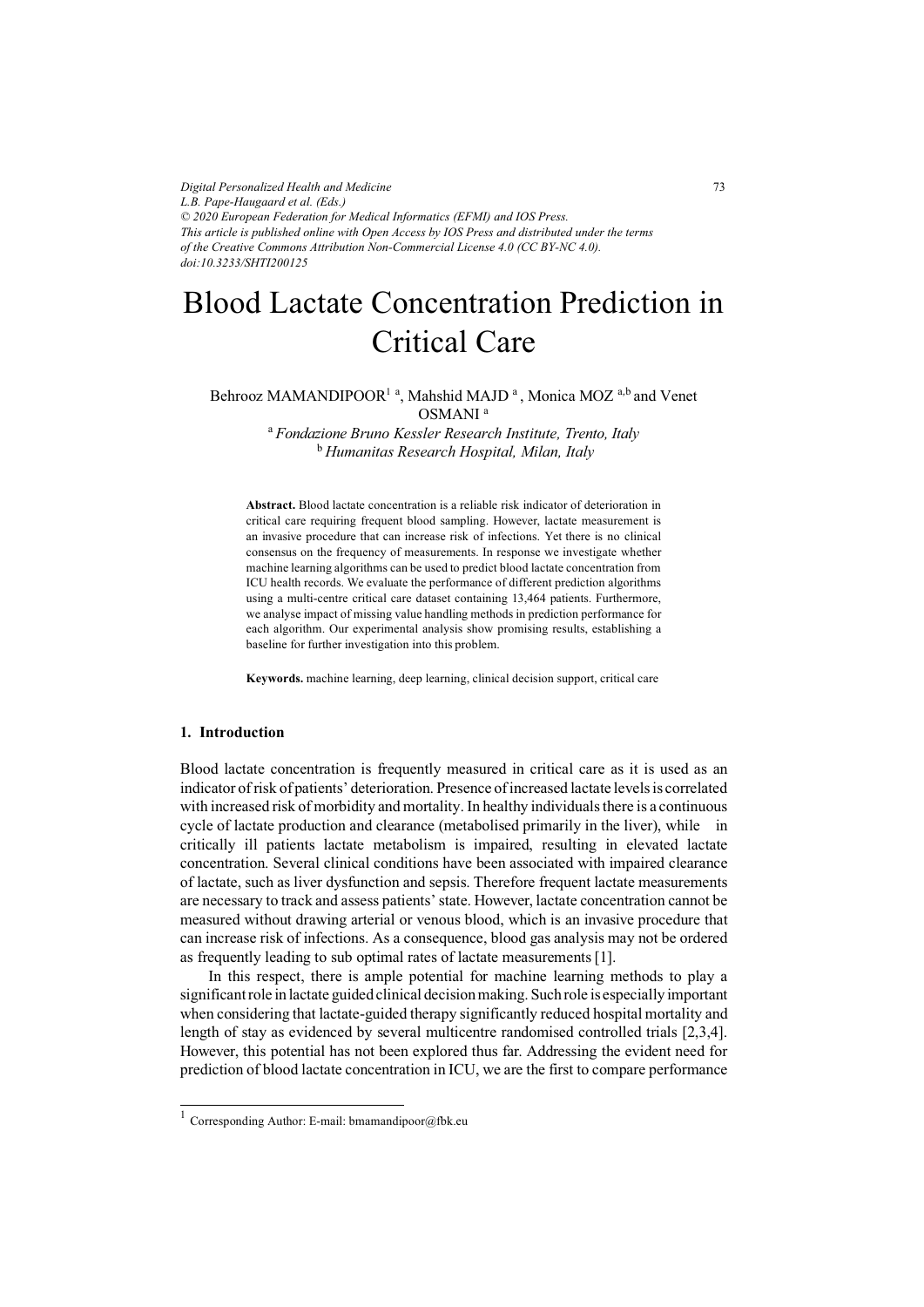of several machine learning methods in lactate concentration prediction. Furthermore, we evaluate several strategies to handle missing values using a dataset of 13,464 patients, containing 12,196,798 clinical records from the eICU critical care database [5]. Our results show that blood lactate concentration prediction could become a useful tool during clinical decision making process in critical care, that may reduce unnecessary blood sampling, while meeting recommendations of Surviving Sepsis Campaign (SSC) on serial lactate testing [6].

#### **2. Methods**

We formally define the problem of lactate concentration prediction as follows: For each patient with the set of clinical parameters  $S = \{(l, X)_t; t \in T\}$ , where *l* represents blood lactate concentration, *X* represents the set of all other clinical measures, and *t* is the time index, we want to predict  $l_{t+\beta}$  based on  $\hat{S}_t = \{l, \widehat{X}\}_t \in [t - \alpha; t]\}$ , where  $\hat{X}$ is the selected set of clinically relevant measurements out of *X*. Therefore, we formulate a regression problem using Eq.(1).

$$
f: \hat{S}_t \to l_{t+\beta} \text{, min } Loss(f(\hat{S}_t, \theta), l_{t+\beta})
$$
\n<sup>(1)</sup>

In other words, the objective of lactate prediction is to predict the blood lactate concentration of a patient in the next β hours using a selected set of their measurements taken in the past  $\alpha$  hours.

For our work we use eICU Collaborative Research Database [5], a multi-center intensive care unit database with high granularity data. The eICU database comprises 200,859 patient unit encounters for 139,367 unique patients admitted between 2014 and 2015 to hospitals located throughout the US. The final patient cohort contained 13,464 patients (14,477 ICU stays) with 12,196,798 clinical records, where we grouped these records into 2 hour windows. Patient's mean age was  $61.8 \pm 15.7$  years (45% female). For our case study, the relevant clinical features for the selected cohort are chosen based on advice from the clinician and outlined in Table 1.

Critical care data suffers from several limitations with missing data as one of the main challenges. In the eICU dataset, the percentage of missingness per feature is between 0 to 96 which needs to be addressed properly. Addressing missing values is typically dependent on the cause of missingness. Statistically speaking, there are three types of missing values: missing completely at random (MCAR) which happens on an unrelated cause, missing at random (MAR) which implies a relation between missing value and other present values, and missing not at random (MNAR) which implies a relationship between the value of the variable and its missingness [7]. On the other hand, there are several imputation methods to handle missingness. Mean and forward imputations are basic single-value imputation methods, which only consider the information in the past values of the variable and work best under MCAR assumption. Multiple imputation [8], Matrix Factorisation [9], PCA [10], SoftImpute [11] and Random Forest [12] are the most known traditional machine learning methods that find the substitute for missing values based on the relation between observed and missing features. These methods perform best when handling MAR cases. Finally, MNAR cases are the hardest to manage. A helpful solution to capture the information behind missingness of variables is to use missing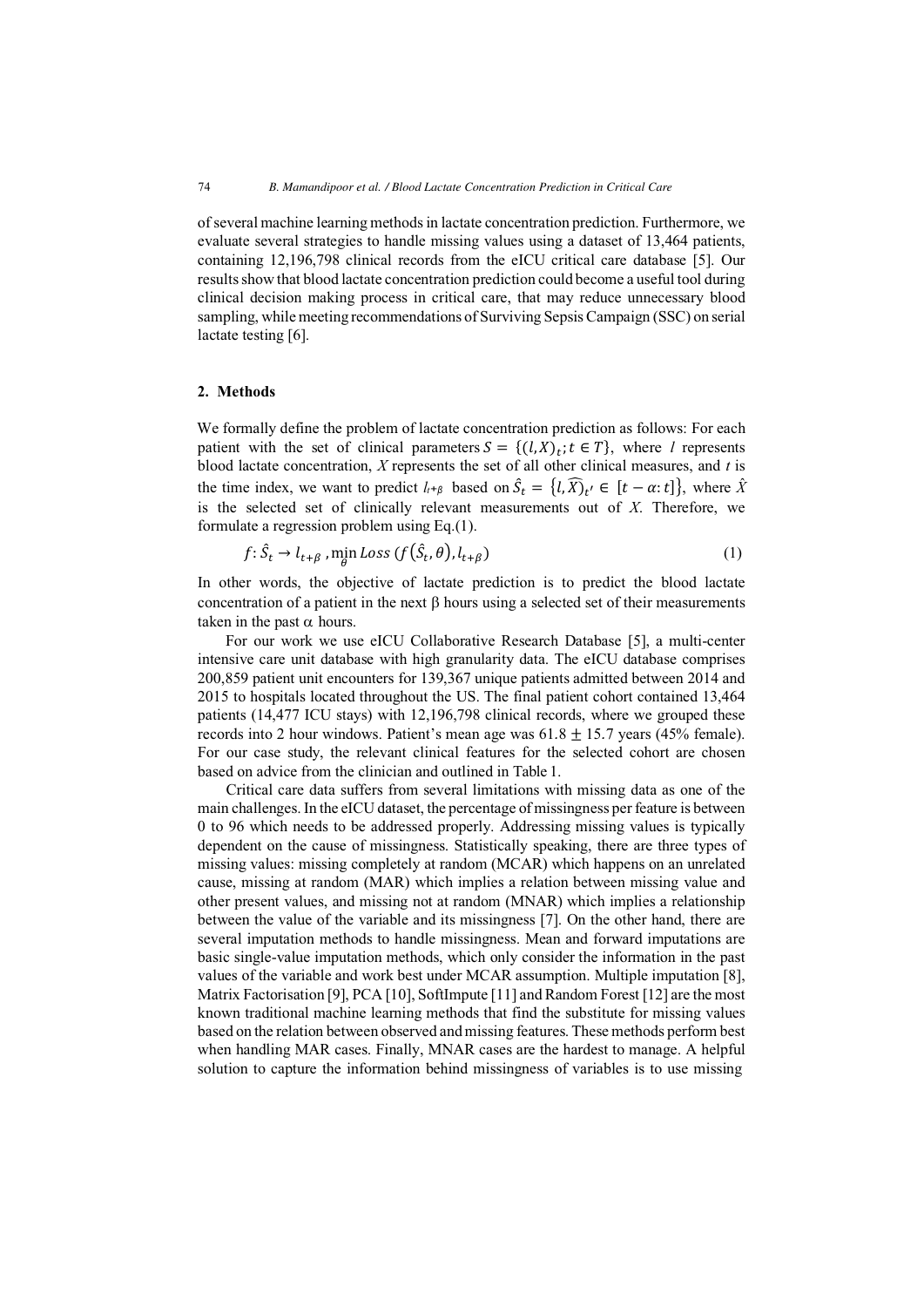**Table 1.** List of selected variables from eICU tables (in bold) based on clinical relevance

**Patient**, gender, age, ethnicity, admissionweight, apacheadmissiondx

| Lab, Respiratory Rate, O2 Saturation, FiO2, glucose, potassium, sodium, Hgb, chloride, creatinine, BUN,                                                                                                       |
|---------------------------------------------------------------------------------------------------------------------------------------------------------------------------------------------------------------|
| bicarbonate, LPM O2, calcium, Hct, platelets x 1000, anion gap, WBC x 1000, lactate, RBC, RDW, paO2,                                                                                                          |
| pH, paCO2, magnesium, HCO3, Total CO2, Base Excess, phosphate, Pressure Support, albumin, -lymphs,<br>polys, -eos, -basos, -bands, -monos, bilirubin, AST (SGOT), ALT (SGPT), total protein, alkaline phos.   |
| <b>NurseCharting, Heart Rate, Respiratory Rate, Temperature (C), Invasive BP Mean, Invasive BP Systolic,</b>                                                                                                  |
| Invasive BP Diastolic, Non-Invasive BP Mean, Non-Invasive BP Systolic, Non-Invasive BP Diastolic, O2                                                                                                          |
| Saturation, glucose, CVP, LPM O2, Total CO2                                                                                                                                                                   |
| Respiratory Charting, Heart Rate, Respiratory Rate, FiO2, Total CO2, Tidal Volume, Inspiratory Pressure,<br>LPM O2, Vent Rate, Plateau Pressure, Mean Airway Pressure, Pressure Support, Inspiratory Pressure |
| VitalPeriodic, Heart Rate, Respiratory Rate, Temperature (C), Invasive BP Mean, Invasive BP Systolic,                                                                                                         |
| Invasive BP Diastolic, CVP                                                                                                                                                                                    |
| VitalAperiodic, Non-Invasive BP Mean, Non-Invasive BP Systolic, Non-Invasive BP Diastolic                                                                                                                     |
| <b>IntakeOutput.</b> Urine                                                                                                                                                                                    |

indicators. These indicators can either be used directly aside data or inside the prediction model structure. Note that indicators can also be useful in MAR and MCAR, since they differentiate the imputed values from the observed ones and the prediction method can use this information to ignore bad imputations.

There are a vast number of successful regression methods used for healthcare data which could be grouped into three categories: the statistical regression methods, the traditional machine learning methods and the rising deep learning methods. Here we investigate one method from each category: Lasso regression(LR) as linear regression, to benefit from its feature section capabilities, Random Forest(RF) as nonlinear model with an ensemble of decision trees, and Long Short-term Memory(LSTM) as temporal deep learning model to learn complex temporal relation in data.

### **3. Results**

**Data preparation.** Data is prepossessed in six steps. (1) Patient cohort is selected based on three inclusion criteria; adult patients (age  $> 18$ ), with at least two measured lactate levels, and with at least 18 hours length of stay in ICU. (2) The relevant variables are selected based on advice from the clinician. For our case study, the relevant clinical features for the selected cohort are outlined in Table 1. A detailed description of each variable is provided in the original eICU paper [5]. (3) Some features exist in more than one table under different names. These features are aligned to a unique feature in time. (4) The selected data is aligned in time since each feature is measured in an arbitrary time and frequency. We resampled time-series data into regularly aligned periods where each feature is sampled every 2 hours. In case a feature is measured more than once during each two hour interval, the last record is used. (5) Noise and outliers are addressed as follows: for each feature, the valid interval is defined based on clinical knowledge and the values out of the valid scope are considered as missing values. (6) The data is split into training and testing parts, which is done using five-fold cross validation where at each fold 80% of the data is considered as training and the rest is test data.

**Settings**. All the imputation methods are applied using python based on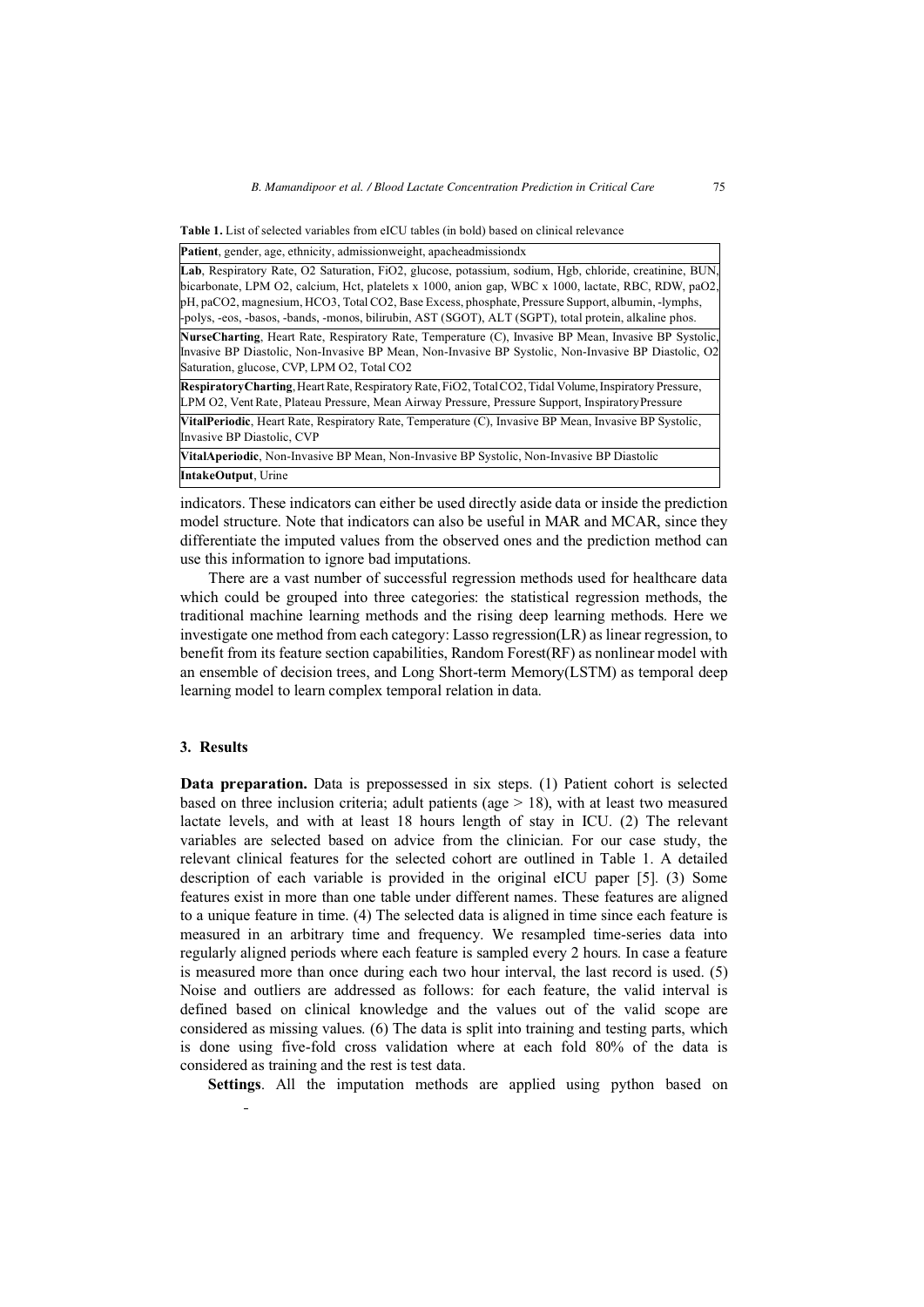fancyimpute, predictive imputer, and sklearn open-source libraries. Also for all the machine learning methods, the default parameters proposed by their authors are used. The LSTM network has 2 layers of 1024 units with *Glorot* normalisation and *tanh*  activation, each followed by a drop out layer of 0.6. Adam optimizer is used with learning rate starting from 0.0001 and the model is trained for 20 epochs with batch size 100. To ease LSTM convergence, data is normalised to have zero mean and a standard deviation of one. The LSTM model is implemented using Keras and Tensorflow as backend and one GTX 2080 Ti as GPU.

All combinations of introduced prediction models and imputation methods are examined on eICU data and their results are reported in Table 2. To measure the quality of imputation methods regarding lactate prediction while preserving the structure of data, we report Mean Absolute Error (MAE), Root Mean Squared Error (RMSE), and R-squared  $(R^2)$  as indicators of the predictive performance of the regression models. The mean and standard deviation of each measure on five fold cross-validation of data is reported. The best results are shown in bold. As the results suggest, both regression model and imputation method affect the prediction results. LSTM performed significantly better compared to LR an RF using the same imputation method. Therefore, it can be concluded that the data contains complex relations not only between measurements but also across their values in time that were captured by the LSTM model.

**Table 2.** The results of all combinations of prediction models and imputation methods. The mean and standard deviation of various metrics on five fold cross validation of data is provided. MAE, RMSE, and  $R^2$  stand for Mean Absolute Error, Root Mean Squared Error, and R-squared respectively. LR, RF, and LSTM stand for Linear Regression, Random Forest, and Long Short Term Memory.

| Measure     | Regression          | LR                | RF                | <b>LSTM</b>       |
|-------------|---------------------|-------------------|-------------------|-------------------|
|             | Imputation          |                   |                   |                   |
| MAE         | Mean                | $0.859 \pm 0.006$ | $0.856 \pm 0.007$ | $0.745 \pm 0.045$ |
|             | <b>Feed Forward</b> | $0.735 \pm 0.008$ | $0.733 \pm 0.009$ | $0.692 \pm 0.008$ |
|             | Indicator           | $0.725 \pm 0.009$ | $0.720 \pm 0.010$ | $0.665 \pm 0.009$ |
|             | <b>PCA</b>          | $0.864 \pm 0.006$ | $0.861 \pm 0.008$ | $0.712 \pm 0.008$ |
|             | <b>MF</b>           | $0.905 \pm 0.009$ | $0.901 \pm 0.010$ | $0.715 \pm 0.012$ |
|             | SoftImpute          | $0.862 \pm 0.010$ | $0.858 \pm 0.011$ | $0.705 \pm 0.006$ |
|             | <b>MissForest</b>   | $0.853 \pm 0.008$ | $0.849 \pm 0.005$ | $0.714 \pm 0.010$ |
|             | <b>MICE</b>         | $0.872 \pm 0.007$ | $0.869 \pm 0.008$ | $0.715 \pm 0.009$ |
|             | AE                  | $0.846 \pm 0.007$ | $0.845 \pm 0.008$ | $0.730 \pm 0.051$ |
| <b>RMSE</b> | Mean                | $1.263 \pm 0.013$ | $1.257 \pm 0.015$ | $1.120 \pm 0.016$ |
|             | <b>Feed Forward</b> | $1.120 \pm 0.014$ | $1.115 \pm 0.015$ | $1.075 \pm 0.016$ |
|             | Indicator           | $1.090 \pm 0.013$ | $1.085 \pm 0.016$ | $1.016 \pm 0.025$ |
|             | <b>PCA</b>          | $1.268 \pm 0.014$ | $1.262 \pm 0.016$ | $1.104 \pm 0.014$ |
|             | <b>MF</b>           | $1.304 \pm 0.015$ | $1.298 \pm 0.016$ | $1.100 \pm 0.018$ |
|             | SoftImpute          | $1.268 \pm 0.016$ | $1.264 \pm 0.017$ | $1.095 \pm 0.017$ |
|             | <b>MissForest</b>   | $1.254 \pm 0.016$ | $1.248 \pm 0.011$ | $1.100 \pm 0.011$ |
|             | <b>MICE</b>         | $1.270 \pm 0.014$ | $1.266 \pm 0.015$ | $1.105 \pm 0.016$ |
|             | AE                  | $1.245 \pm 0.013$ | $1.241 \pm 0.015$ | $1.103 \pm 0.022$ |
| k,          | Mean                | $0.475 \pm 0.010$ | $0.480 \pm 0.013$ | $0.585 \pm 0.022$ |
|             | <b>Feed Forward</b> | $0.587 \pm 0.008$ | $0.591 \pm 0.011$ | $0.620 \pm 0.013$ |
|             | Indicator           | $0.605 \pm 0.012$ | $0.610 \pm 0.013$ | $0.660 \pm 0.017$ |
|             | <b>PCA</b>          | $0.471 \pm 0.011$ | $0.476 \pm 0.014$ | $0.598 \pm 0.011$ |
|             | MF                  | $0.440 \pm 0.013$ | $0.445 \pm 0.015$ | $0.601 \pm 0.014$ |
|             | SoftImpute          | $0.471 \pm 0.010$ | $0.475 \pm 0.013$ | $0.605 \pm 0.006$ |
|             | <b>MissForest</b>   | $0.482 \pm 0.007$ | $0.487 \pm 0.006$ | $0.601 \pm 0.012$ |
|             | <b>MICE</b>         | $0.469 \pm 0.010$ | $0.472 \pm 0.012$ | $0.598 \pm 0.011$ |
|             | AE                  | $0.489 \pm 0.010$ | $0.493 \pm 0.012$ | $0.599 \pm 0.024$ |